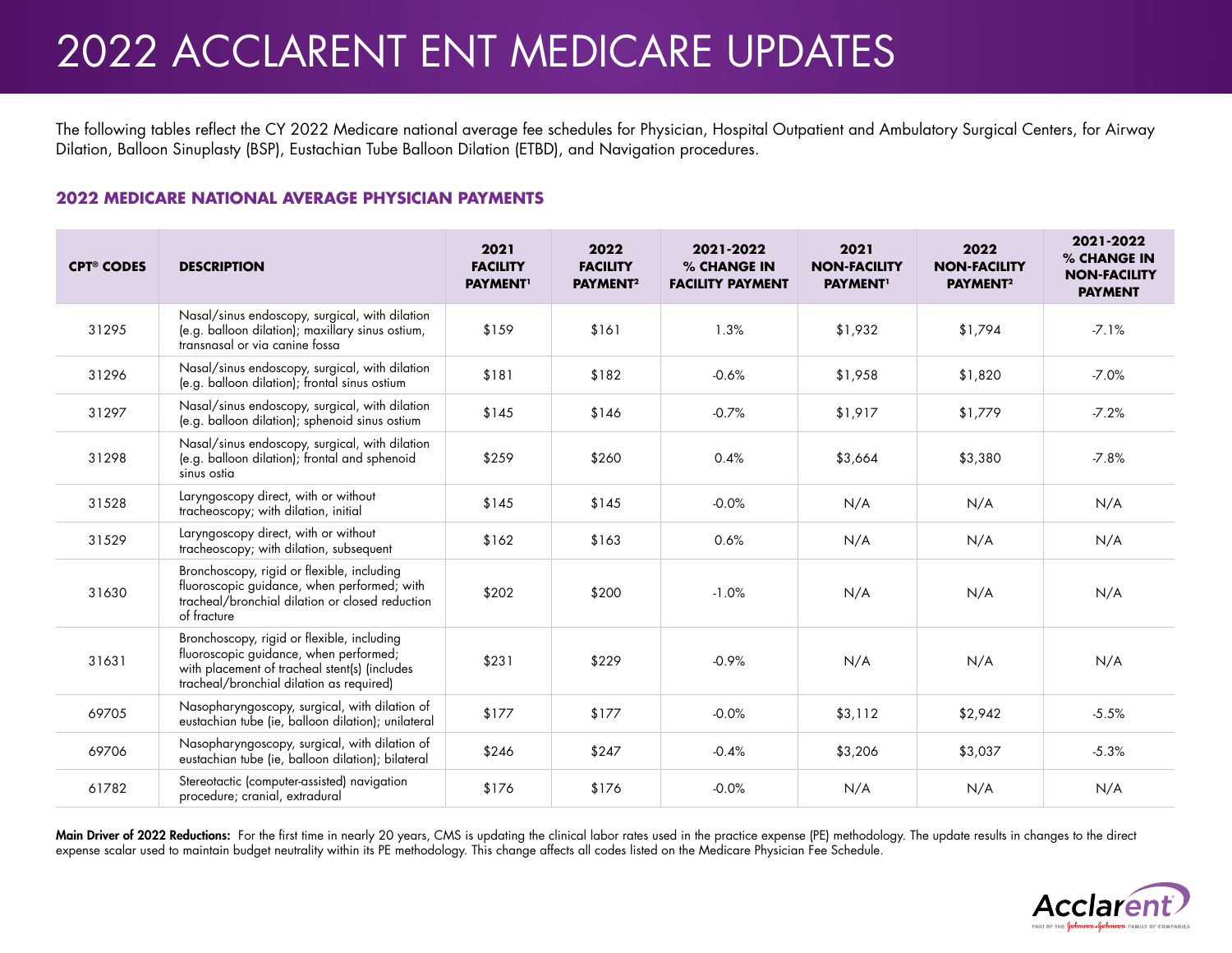## **2022 HOSPITAL OUTPATIENT MEDICARE NATIONAL AVERAGE PAYMENTS**

| <b>APC</b> | <b>DESCRIPTION</b>                                            | 2021 PAYMENT <sup>3</sup> | 2022 PAYMENT <sup>4</sup> | 2021-2022<br>% CHANGE IN PAYMENT |
|------------|---------------------------------------------------------------|---------------------------|---------------------------|----------------------------------|
| 5154       | Level 4 Airway Endoscopy: Includes Airway dilation procedures | \$3,098                   | \$3.164                   | 2.1%                             |
| 5155       | Level 5 Airway Endoscopy: Includes BSP and FESS               | \$5,823                   | \$5,947                   | 2.1%                             |
| 5165       | Level 5 ENT Procedures: Includes ETBD                         | \$5,086                   | \$5,194                   | 2.1%                             |

No additional Hospital reimbursement for the use of navigation. Navigation is considered inclusive to the primary procedure.

## **2022 AMBULATORY SURGICAL CENTER MEDICARE NATIONAL AVERAGE PAYMENTS**

| <b>CPT<sup>®</sup> CODES</b> | <b>DESCRIPTION</b>                       | 2021 PAYMENT <sup>3</sup> | 2022 PAYMENT <sup>4</sup> | 2021-2022<br>% CHANGE IN PAYMENT |
|------------------------------|------------------------------------------|---------------------------|---------------------------|----------------------------------|
| 31253-31255,<br>31257, 31298 | FESS and combined frontal / sphenoid BSP | \$2,001                   | \$2,039                   | 1.9%                             |
| 31256                        | FESS (exploration maxillary sinus)       | \$1,302                   | \$1,329                   | 2.1%                             |
| 31295*                       | <b>Maxillary BSP</b>                     | \$1,813                   | \$1,687                   | $-6.9\%$                         |
| 31296*                       | <b>Frontal BSP</b>                       | \$1,823                   | \$1,698                   | $-6.9\%$                         |
| $31297*$                     | Sphenoid BSP                             | \$1,809                   | \$1,683                   | $-7.0\%$                         |
| 69705 or 69706               | ETBD                                     | \$3,575                   | \$3,647                   | 2.0%                             |
| 31528, 31529, 31630          | Airway Dilation                          | \$1,302                   | \$1,329                   | 2.1%                             |
| 31631                        | Airway Dilation                          | \$2,001                   | \$2,039                   | 1.9%                             |

No additional ASC reimbursement for the use of navigation. Navigation is considered inclusive to the primary procedure.

#### Medicare Reimbursement Policies to Consider:

Multiple Endoscopy Rules<sup>1</sup>: The Physician Fee Schedule reimbursement calculation method for multiple procedures will be determined according to the multiple endoscopy rules. Special rules for multiple endoscopic procedures apply if procedure is billed with another endoscopy in the same family (i.e., another endoscopy that has the same base procedure). For all FESS and ETBD procedures, the base procedure is 31231. The highest fee schedule procedure is allowed in full; for the second and subsequent procedures, subtract the base code allowable and pay the difference. If any of the multiple surgeries are bilateral surgeries, consider the bilateral procedure at 150 percent as one payment amount, rank this with the remaining procedures, and then apply the appropriate multiple surgery reductions.

\*CPT 31295, 31296, and 31297: These 3 CPT codes have a payment indicator of "P3" which CMS defines as an *Office-based surgical procedure added to ASC list in CY 2008 or later with MPFS nonfacility PE RVUs; payment based on MPFS nonfacility PE RVUs. Therefore, these ASC rates are also affected by the updates to the 2022 clinical labor rates.*

#### Medicare Promotion of Evidence-Based Care for Advanced Diagnostic Imaging (for services ordered on or after January 1, 2020):

Ordering Professionals must consult appropriate use criteria (AUC) through qualified Clinical Decision Support Mechanisms (CDSMs) for applicable imaging services under specified settings and payment systems. Ordering Professionals must consult appropriate use criteria (AUC) through qualified Clinical Decision Support Mechanisms (CDSMs) for applicable imaging services under specified settings and payment systems, and provide relevant information to the furnishing professional.

Furnishing Professionals must report the information on Medicare claims for advanced diagnostic imaging services. The requirement to consult an AUC for educational and operations testing process was extended during 2021 and 2022 due to pandemic, so there were no denials for errors; claims impact is expected beginning in 2023.

Additional information may be found at https://www.cms.gov/Medicare/Quality-Initiatives-Patient-Assessment-Instruments/Appropriate-Use-Criteria-Program/index.

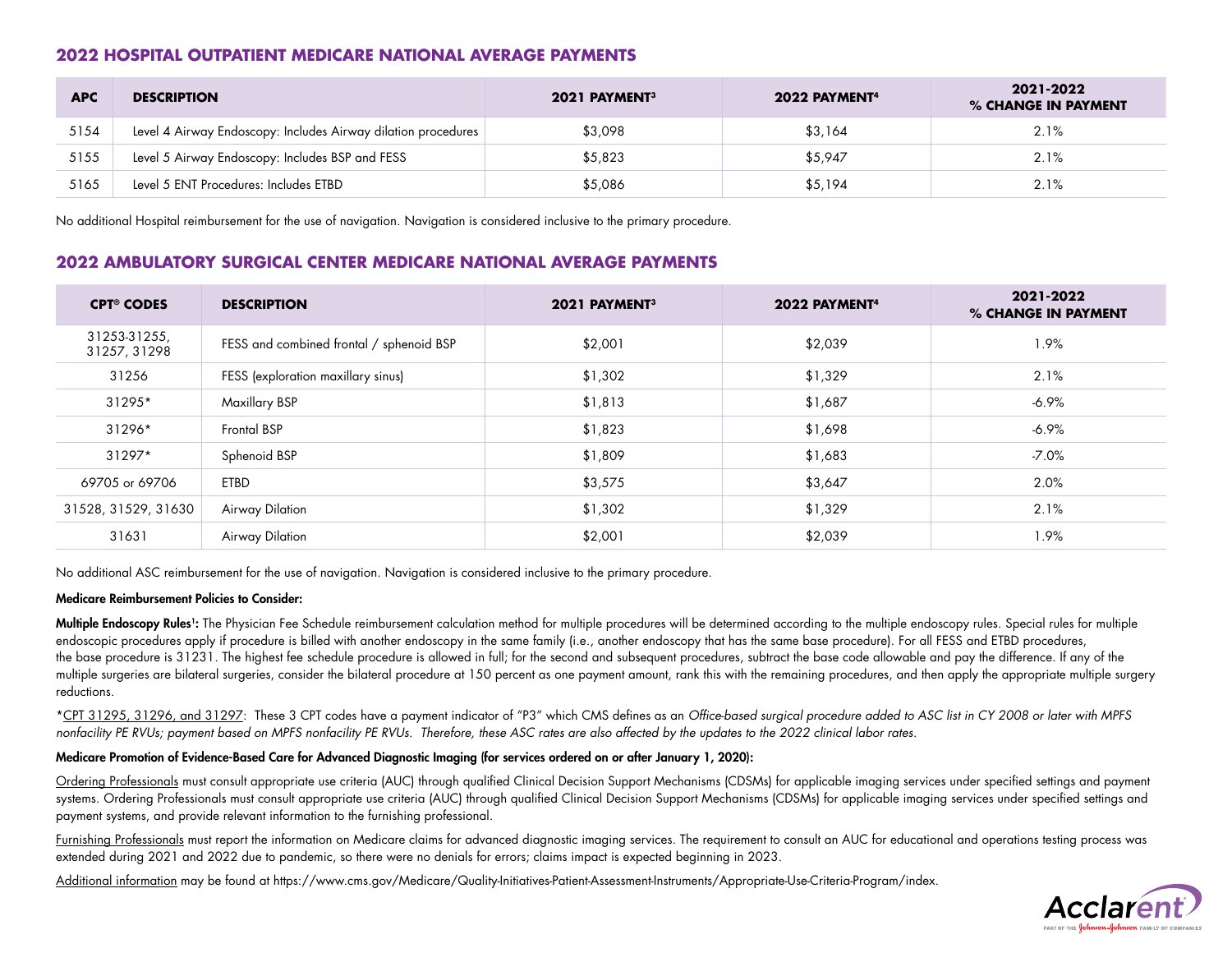# BALLOON SINUPLASTY AND BALLOON DILATION OF THE EUSTACHIAN TUBE **PHYSICIAN CODING AND MEDICARE NATIONAL AVERAGE PAYMENT EXAMPLES**

# EXAMPLE #1

A patient undergoes a procedure including bilateral frontal sinus balloon dilation, bilateral maxillary sinus balloon dilation, and bilateral sphenoid dilation performed without a FESS procedure.

|                              | <b>2021 PHYSICIAN PAYMENT</b>                               |                                                       | <b>2022 PHYSICIAN PAYMENT</b>                                |                                                       |
|------------------------------|-------------------------------------------------------------|-------------------------------------------------------|--------------------------------------------------------------|-------------------------------------------------------|
| <b>CPT<sup>®</sup> CODES</b> | <b>OFFICE</b>                                               | <b>FACILITY</b>                                       | <b>OFFICE</b>                                                | <b>FACILITY</b>                                       |
| 31298-50                     | $$3,664 \times 150\% = $5,496$                              | $$259 \times 150\% = $389$                            | $$3,380 \times 150\% = $5,070$                               | $$260 \times 150\% = $390$                            |
| 31295-50-51                  | $$1,932 \times 150\% = 2,898 -$<br>$$202$ (31231) = \$2,696 | $$159 \times 150\% = $239 -$<br>$$65$ (31231) = \$174 | $$1,794 \times 150\% = $2,691 -$<br>$$196$ (31231) = \$2,495 | $$161 \times 150\% = $234 -$<br>$$65$ (31231) = \$177 |
| <b>TOTAL</b>                 | \$8,192                                                     | \$563                                                 | \$7,565                                                      | \$567                                                 |

# EXAMPLE #2

A patient undergoes a stand-alone bilateral eustachian tube balloon dilation (ETBD).

|                              | <b>2021 PHYSICIAN PAYMENT</b> |                 | <b>2022 PHYSICIAN PAYMENT</b> |                 |
|------------------------------|-------------------------------|-----------------|-------------------------------|-----------------|
| <b>CPT<sup>®</sup> CODES</b> | <b>OFFICE</b>                 | <b>FACILITY</b> | <b>OFFICE</b>                 | <b>FACILITY</b> |
| 69706                        | \$3,206                       | \$246           | \$3,037                       | \$247           |
| <b>TOTAL</b>                 | \$3,206                       | \$246           | \$3,037                       | \$247           |

# EXAMPLE #3

A patient undergoes a procedure including bilateral frontal balloon dilation, bilateral maxillary FESS, total ethmoidectomy, and sphenoid FESS.

|                              | <b>2021 PHYSICIAN PAYMENT</b>                   | <b>2022 PHYSICIAN PAYMENT</b>                   |  |
|------------------------------|-------------------------------------------------|-------------------------------------------------|--|
| <b>CPT<sup>®</sup> CODES</b> | <b>FACILITY</b>                                 | <b>FACILITY</b>                                 |  |
| 31259-50                     | $$478 \times 150\% = $717$                      | $$480 \times 150\% = $720$                      |  |
| 31267-50-51                  | $$268 \times 150\% = $402 - $65 [31231] = $337$ | $$270 \times 150\% = $405 - $65 (31231) = $340$ |  |
| 31296-50-51                  | $$181 \times 150\% = $272 - $65 (31231) = $207$ | $$182 \times 150\% = 273 - $65 (31231) = $208$  |  |
| <b>TOTAL</b>                 | \$1,261                                         | \$1,268                                         |  |

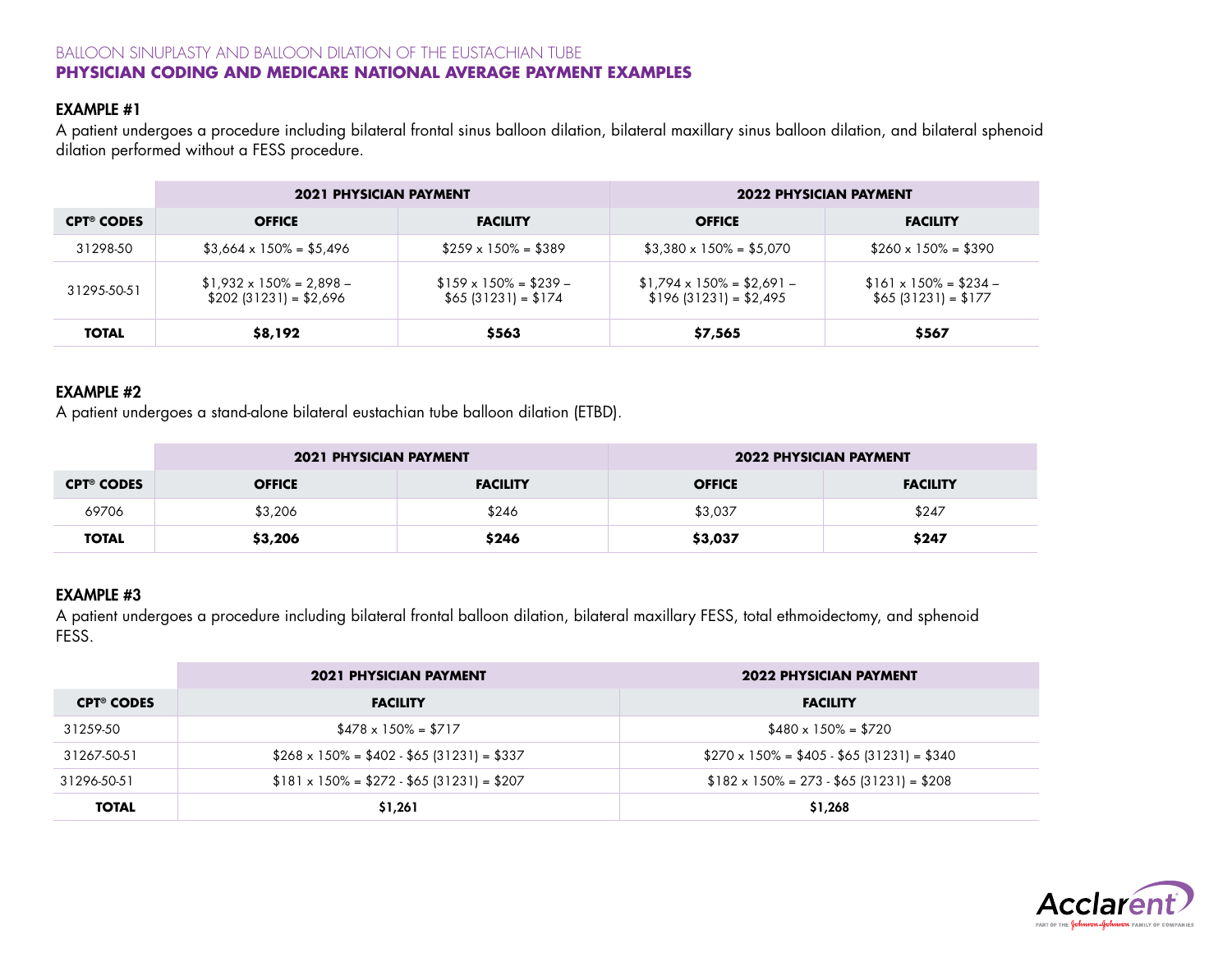#### BALLOON SINUPLASTY AND BALLOON DILATION OF THE EUSTACHIAN TUBE **FACILITY CODING AND MEDICARE NATIONAL AVERAGE PAYMENT EXAMPLES**

# OUTPATIENT HOSPITAL (HOPD) BALLOON SINUPLASTY PAYMENT EXAMPLE

A patient undergoes a procedure including bilateral frontal sinus balloon dilation and bilateral maxillary sinus balloon dilation, either alone or in a hybrid FESS procedure.

| <b>BALLOON-ONLY PROCEDURE</b><br><b>HYBRID PROCEDURE</b>                                                                                                                                                                                                                                                 |                              | <b>HOSPITAL OUTPATIENT (POS 22) 2022 MEDICARE PAYMENT</b> |                                        |  |
|----------------------------------------------------------------------------------------------------------------------------------------------------------------------------------------------------------------------------------------------------------------------------------------------------------|------------------------------|-----------------------------------------------------------|----------------------------------------|--|
| <b>CPT<sup>®</sup> CODES</b>                                                                                                                                                                                                                                                                             | <b>CPT<sup>®</sup> CODES</b> | <b>BALLOON ONLY</b>                                       | <b>HYBRID</b>                          |  |
| 31296-50 (APC 5155)<br>31276-50 (APC 5155)<br>Nasal/sinus endoscopy, surgical, with<br>Nasal/sinus endoscopy, surgical with fron-<br>dilation (eg, balloon dilation); frontal<br>tal sinus exploration, including removal of<br>tissue from frontal sinus, when performed<br>sinus ostium                |                              | APC 5155<br>(Level 5 Airway Endoscopy)                    | APC 5155<br>(Level 5 Airway Endoscopy) |  |
| 31295-50-51 (APC 5155)<br>31267-50-51 (APC 5155)<br>Nasal/sinus endoscopy, surgical, with<br>Nasal/sinus endoscopy, surgical, with<br>Dilation (eg, balloon dilation); maxillary<br>maxillary antrostomy; with removal of<br>sinus ostium, transnasal or via canine fossa<br>tissue from maxillary sinus |                              |                                                           |                                        |  |
| <b>Total Estimated Medicare Payment:</b>                                                                                                                                                                                                                                                                 |                              | \$5,947                                                   | \$5,947                                |  |

# AMBULATORY SURGERY CENTER (ASC) BALLOON SINUPLASTY PAYMENT EXAMPLE

A patient undergoes a procedure including bilateral frontal sinus balloon dilation and bilateral maxillary sinus balloon dilation, either alone or in a hybrid FESS procedure.

| <b>BALLOON-ONLY PROCEDURE</b>                                                                                      | <b>HYBRID PROCEDURE</b>                                                                         | AMBULATORY SURGERY CENTER (POS 24) 2022 MEDICARE PAYMENT        |               |  |
|--------------------------------------------------------------------------------------------------------------------|-------------------------------------------------------------------------------------------------|-----------------------------------------------------------------|---------------|--|
| <b>CPT<sup>®</sup> CODES</b>                                                                                       | <b>CPT<sup>®</sup> CODES</b>                                                                    | <b>BALLOON ONLY</b>                                             | <b>HYBRID</b> |  |
| 31296-50<br>Nasal/sinus endoscopy, surgical, with                                                                  | 31276-50<br>Nasal/sinus endoscopy, surgical with                                                | \$2,547                                                         | \$3,059       |  |
| dilation (eg, balloon dilation); frontal sinus<br>ostium                                                           | frontal sinus exploration, including<br>removal of tissue from frontal sinus, when<br>performed | (Payment x Bilateral adjustment)                                |               |  |
| 31295-50-51<br>31267-50-51<br>Nasal/sinus endoscopy, surgical, with dila-<br>Nasal/sinus endoscopy, surgical, with |                                                                                                 | \$1,266                                                         | \$1,529       |  |
| tion (eg, balloon dilation); maxillary sinus<br>ostium, transnasal or via canine fossa                             | maxillary antrostomy; with removal of<br>tissue from maxillary sinus                            | (Payment x Bilateral adjustment x Multiple Procedure Reduction) |               |  |
| <b>Total Estimated Medicare Payment:</b>                                                                           |                                                                                                 | \$3,813                                                         | \$4,588       |  |